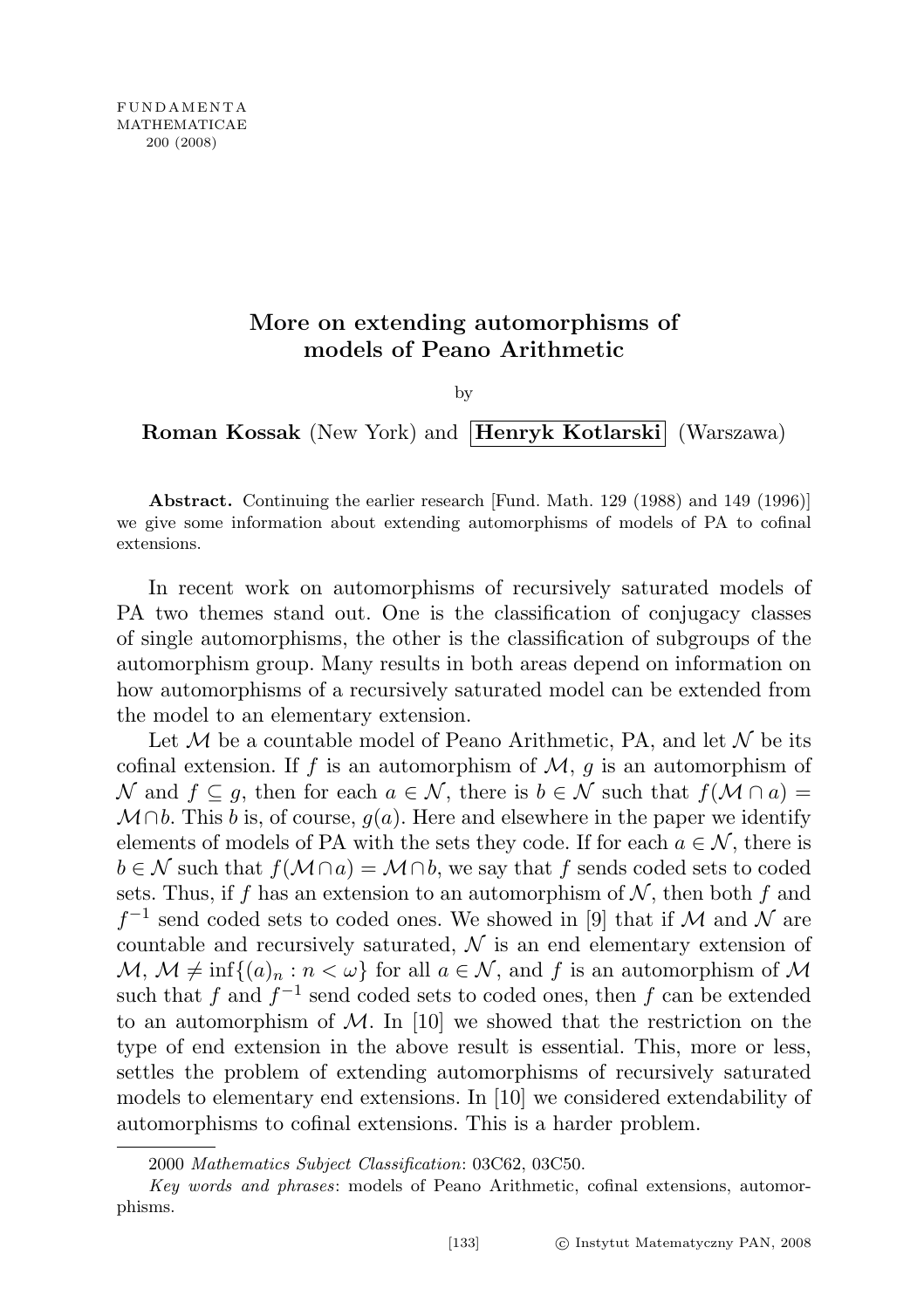In the introductory Section 1 we give examples of automorphisms that do not extend to cofinal extensions, and we include two observations concerning extendability of automorphisms to simple cofinal extensions. Our main result appears in Section 2. We say that the extension  $\mathcal{M} \prec_{\text{cof}} \mathcal{N}$  has the *automorphism extension property* if every automorphism  $f$  of  $M$  such that f and  $f^{-1}$  send coded sets to coded ones can be extended to an automorphism of  $N$ . We defined some other properties of cofinal extensions and showed that one of them implies the automorphism extension property. Here we give a shorter proof that a weaker property, which we call the description property (also defined in [10]), implies the automorphism extension property. In Section 3 we discuss some restrictions on the possible isomorphism types of structures of the form  $(N, M)$  where M is recursively saturated and  $M \prec_{\text{cof}} N$ . In Section 4 we consider a more refined extendibility question: Suppose M and N are countable and recursively saturated,  $\mathcal{M} \prec \mathcal{N}$  and f is an automorphism of  $M$  which can be extended to an automorphism of  $\mathcal N$ ; can f be extended to an automorphism q such that q moves all points in  $\mathcal{N} \setminus \mathcal{M}$ ? We give an answer to this question in the case when  $\mathcal{N}$  is an elementary end extension of  $M$ . The result generalizes a theorem from [8], which is a special case for  $f = id$ .

1. Automorphisms that do not extend. It is easy to see that if  $f$  is a nontrivial automorphism of a model  $M$ , then M has a cofinal extension to which f does not extend. Here is the argument: Suppose  $a < f(a)$ . We can assume that for all  $n \in \mathbb{N}$ ,  $\exp(n, a) < f(a)$ , where  $\exp(n, x)$  is  $2^x$  iterated n times. If a is not like that already we can consider  $a' = F(a)$  instead, where  $F(x)$  is a definable function such that for all nonstandard a and all  $\Sigma_1$  definable  $h(x, y)$ , and all  $x < a$ ,  $\mathcal{M} \models F(a) > h(x, a)$  (see [14] for the construction of such an F). If a is as above, then let I be a cut of M which is closed under exponentiation and such that  $a \in I < f(a)$ . By a result of Smoryn'ski [17] there exists  $\mathcal{N} \succ \mathcal{M}$  such that I is in the greatest common initial segment of M and N. Then f cannot be extended to N. If g were such an extension, then for any  $b \in \mathcal{N} \setminus \mathcal{M}$  such that  $b < f(a)$ , we have  $g^{-1}(b) < a$  and  $g^{-1}(b) \notin M$ , which is impossible.

The argument above shows how to kill a single automorphism. Now we will show how to kill continuum many. To do this we will use Schmerl's indiscernibles. Jim Schmerl proved in [15] that every countable recursively saturated model  $M$  is generated by a set X of (order) indiscernibles. The set  $X$  can be chosen to be of any countable order type, as long as it has no last element. Moreover, if  $Y \subseteq X$  has no last element, then the submodel of M generated by Y, which we denote by  $Hull(Y)$ , is isomorphic to M. See Section 5.5 in [13] for the proof of this result.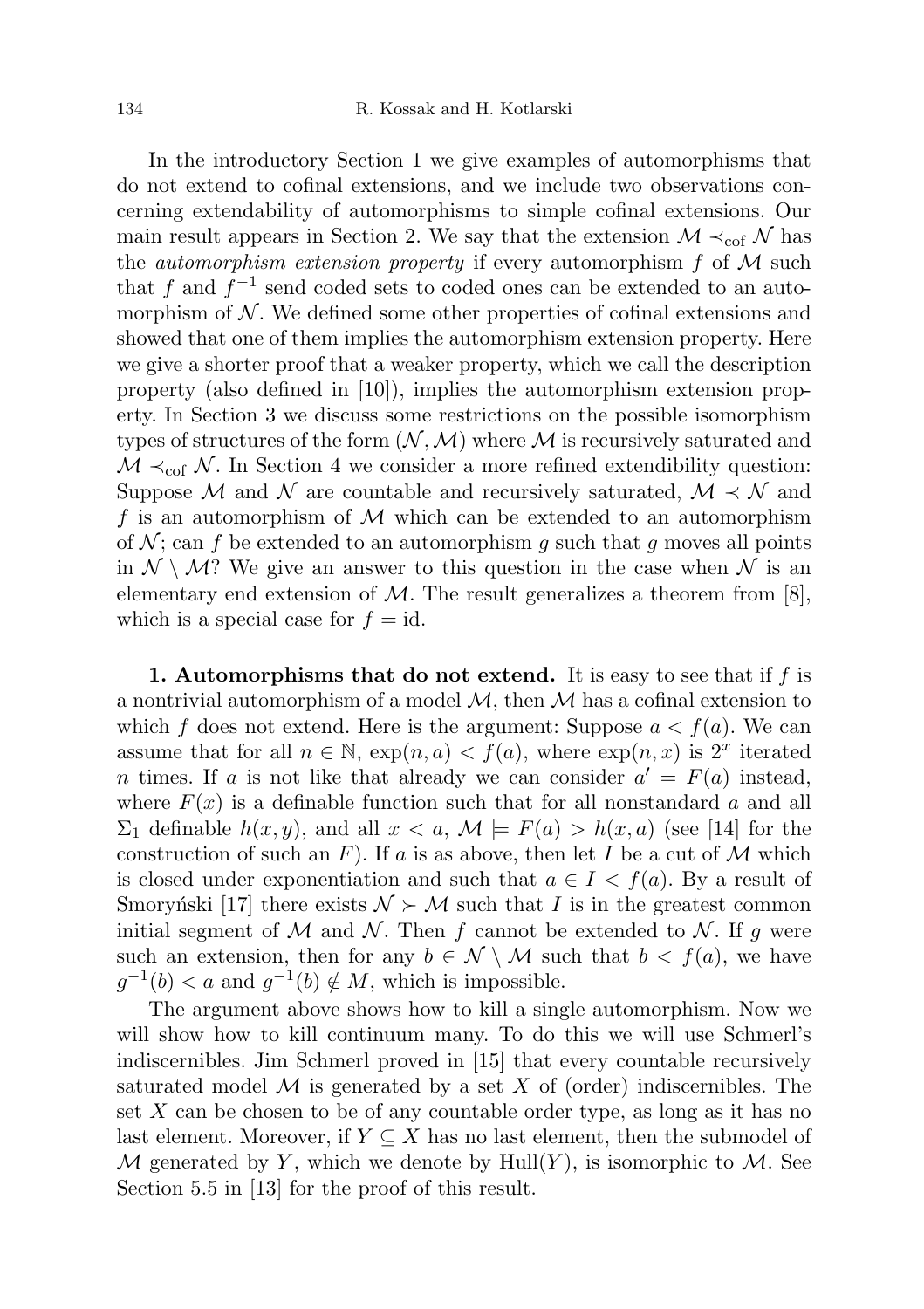THEOREM 1. Let  $\mathcal M$  be a countable recursively saturated model of PA. Then there exists a cofinal extension  $\mathcal N$  of  $\mathcal M$  such that continuum many automorphisms of  $M$  cannot be extended to  $N$ .

*Proof.* Let X be a generating set of Schmerl indiscernibles for  $\mathcal M$  of order type  $(\mathbb{Q}, \leq)$ . Let Y be a subset of X of order type  $(\mathbb{N}, \leq)$  which is not cofinal in  $X$ . Since every order-preserving permutation of  $X$  extends to an automorphism of M, the set  $\{f(Y) : f \in Aut(M)\}$  is of power continuum. Let  $\mathcal N$  be a cofinal countable extension of  $\mathcal M$  in which Y is coded. Clearly,  ${f(Y) : f \in Aut(N)}$  is countable. Hence, continuum many automorphisms of M cannot be extended to  $\mathcal{N}$ .

Let M, N, X and Y be as in the proof of Theorem 1, and let  $\mathcal{K} =$  $Hull^{\mathcal{N}}(Y)$ . Since every infinite subset of X without a last element generates a submodel of M which is isomorphic to  $M$ , every type realized in M can be realized by an element in K which is of the form  $t(\bar{y})$ , where t is a Skolem term and  $\overline{y}$  is a tuple of elements of Y. Now, if Y is coded by an  $a \in \mathcal{N}$ , it follows from a lemma due to Ehrenfeucht and Gaifman [1], [4] (for the proof see also Theorem 1.7.2 in [13]) that  $tp(a)$  cannot be realized in M. Hence,  $SSy(\mathcal{M})$  is a proper subset of  $SSy(\mathcal{N})$ . It is open whether Theorem 1 can be improved to obtain  $SSy(\mathcal{M}) = SSy(\mathcal{N}).$ 

Let us close this section with two simple observations on automorphism that do extend.

PROPOSITION 2. Let  $\mathcal{M} \models PA$ , let  $\mathcal{N}$  be a simple (i.e. generated by one element over M) elementary extension of M and let  $g \in Aut(M)$ . Then g has at most one extension to an automorphism of  $N$ .

*Proof.* Assume that  $h, f \in Aut(\mathcal{N})$  extend g. Then  $h \circ f^{-1} \upharpoonright \mathcal{M} = id$ . In order to show that  $h \circ f^{-1} = id$  it suffices to show that  $e = h \circ f^{-1}(d) = d$ , where d denotes the generator of the extension. But for all formulas  $\varphi$  with parameters  $m \in \mathcal{M}$  we must have  $\mathcal{N} \models \varphi(m, d) \equiv \varphi(h \circ f^{-1}m, e)$ , so the result follows from the Ehrenfeucht–Gaifman lemma.

PROPOSITION 3. Let  $\mathcal{M} \models PA$  and let N be a simple elementary extension of M generated by an element d over M. Let  $g \in Aut(M)$  be such that for some  $a \in \mathcal{M}$  with  $\mathcal{N} \models d \leq a, g \in \mathcal{G}$  and  $\mathcal{M} \models id$ . Then g extends to some  $\hat{g} \in \text{Aut}(\mathcal{N}).$ 

*Proof.* We assert that for every formula  $\varphi$  and every  $m \in \mathcal{M}, \mathcal{N} \models$  $\varphi(m, d) \equiv \varphi(g(m), d)$ . Granted this we let  $\hat{g}(t(m, d)) = t(g(m), d)$  and easily check that this  $\hat{q}$  is well defined on N and in fact it is an automorphism of N. In order to check the above assertion we let  $n = g(m)$  and see that for every formula  $\varphi$  and every  $m \in \mathcal{M}, \mathcal{M} \models \forall x \leq a \; [\varphi(m,x) \equiv \varphi(n,x)]$ because  $g(x) = x$ . It follows that the same statement holds in N, so it holds for  $x = d$ , so the assertion is verified.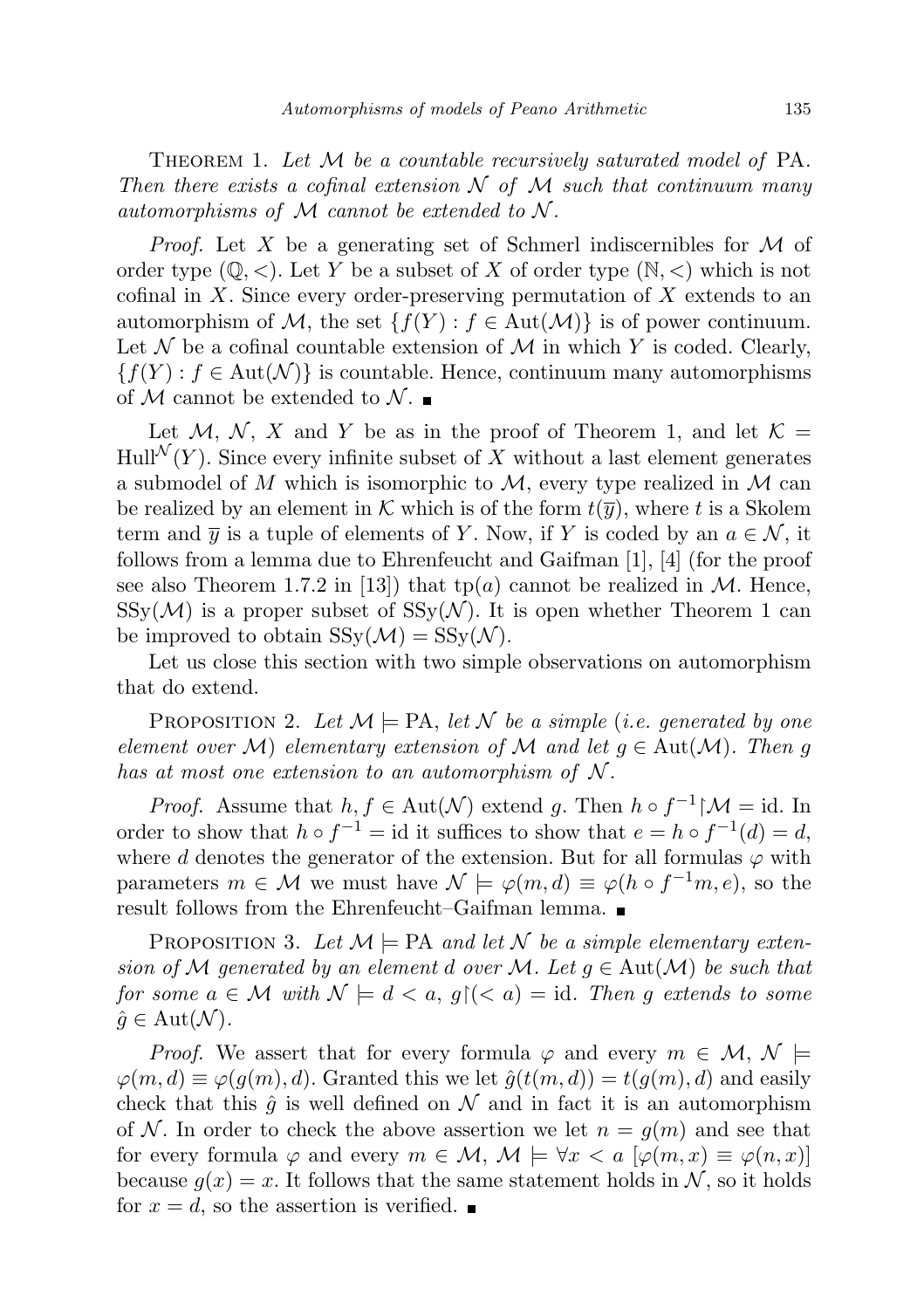Observe that  $\hat{g}(d) = d$  in the proof given above. Of course, under the assumption of this proposition this must be so because  $\hat{g}$  is unique by Proposition 2.

This is about all we know about extending automorphisms to simple cofinal extensions. The difficulty here is that one must have a candidate for  $g(d)$ , where d is the generator of the extension. It must be of the form  $t(m, d)$ for some Skolem term t and some  $m \in \mathcal{M}$ , but it is unclear how to find it when  $g \in \text{Aut}(\mathcal{M})$  is given.

2. The description property. We say that the extension  $\mathcal{M} \prec_{\text{cof}} \mathcal{N}$ has the *description property* if for every  $a \in \mathcal{N} \setminus M$  there is a sequence  $\langle Y_n : n \in \mathbb{N} \rangle$  which is coded in N and such that for all  $n \in \mathbb{N}$ :

- 1.  $Y_n \in \mathcal{M}$ ;
- 2.  $\mathcal{M} \models Y_{n+1} \subseteq Y_n$ ;
- 3.  $\mathcal{N} \models a \in Y_n;$
- 4. for every set  $X \in \mathcal{M}$  with  $\mathcal{N} \models a \in X$ , there is  $k \in \mathbb{N}$  such that  $\mathcal{M} \models Y_k \subseteq X.$

If  $\langle Y_n : n \in \mathbb{N} \rangle$  satisfies the above conditions, we say that it is a *describing* sequence for a or that it describes a in  $\mathcal N$  over  $\mathcal M$ .

The existence of cofinal extensions with the description property is almost obvious; indeed, almost the same argument as the one which is used to show that every model has recursively saturated extension establishes the following fact. If  $M \prec N$  is any cofinal extension of models of Peano Arithmetic, then there exists  $K \succeq_{\text{cof}} N$  such that the extension  $\mathcal{M} \prec \mathcal{K}$  has the description property. In particular, every countable recursively saturated model  $K$  of PA has a countable cofinal extension  $\mathcal M$  with the description property and  $SSy(\mathcal{K}) \subsetneq SSy(\mathcal{M})$ . The following proposition is slightly less obvious.

PROPOSITION 4. Let M be a countable recursively saturated model of PA. Then there exists  $K \prec_{\text{cof}} M$  such that the extension has the description property. Moreover we may require  $K$  to be recursively saturated.

Proof. We will prove the first statement first, and then we will show how to modify the argument to get the "moreover" part. It is well known that every recursively saturated model realizes a minimal type (see [13, Chapter 3. Let  $p(x)$  be a minimal type realized in M. Since  $p(x)$  is an unbounded type, the set of its realizations is cofinal in  $M$ . Let  $B$  be a cofinal subset of this set of order type  $\omega$ . Let K be the elementary submodel of M generated by B. We will show that the extension  $\mathcal{K} \prec \mathcal{M}$  has the description property.

We need to show that K is a proper submodel of  $M$ . This follows, for example, from the fact that  $K$  is not recursively saturated, since it is the union of an  $\omega$ -chain of minimal elementary end extensions. One can also show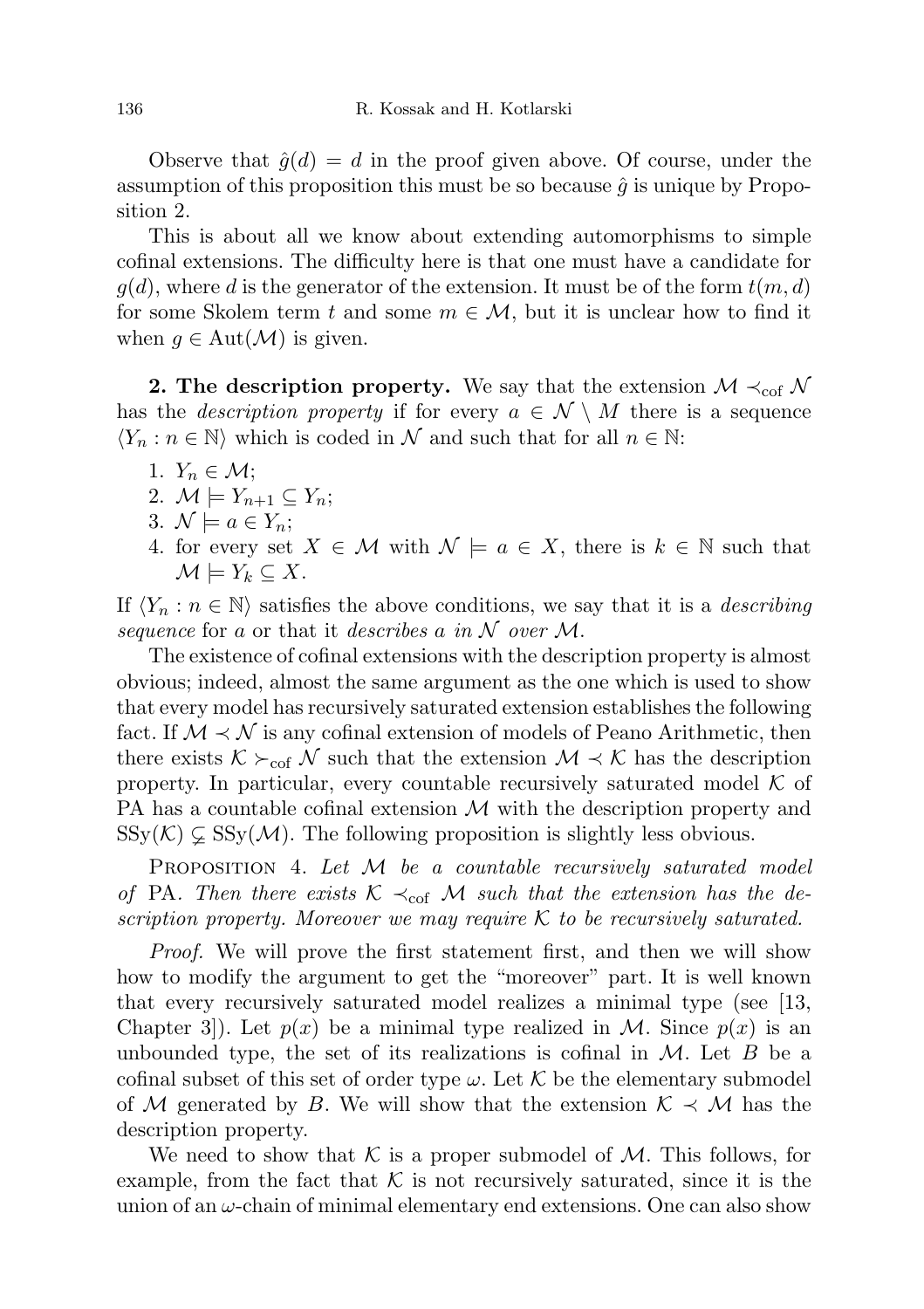that in fact  $SSy(\mathcal{K}) \subsetneq SSy(\mathcal{M})$ . Indeed, M realizes a minimal type that is independent of  $p(x)$  (see [13, Chapter 3]). No such type can be realized in K.

Let  $u \in \mathcal{M} \backslash \mathcal{K}$  be given. Let  $b \in B$  be such that  $u < b$ . Consider a K-finite set X all of whose elements are below b. Since  $\mathcal K$  is a union of elementary end extensions generated by B, there is a Skolem term  $t(\bar{x})$  such that  $X = t(b)$ , with  $\bar{b} = b_0, \ldots, b_r$ . Let  $t_n(\bar{x})$  be a computable enumeration of all Skolem terms in the variables  $\bar{x}$ . Let  $X_0 = \{x \in \mathcal{K} : x < b_r\}$ , and then recursively define (in K)  $X_{i+1}$  to be  $X_i \cap t_i(\bar{b})$  if u is in this set, and  $X_i \setminus t_i(\bar{b})$  otherwise. Since M is recursively saturated, the sequence  $\langle X_n : n \in \mathbb{N} \rangle$  is coded in M. It is clear that it is a describing sequence for u over  $\mathcal{K}$ .

For the "moreover" part, notice that the whole argument can be repeated starting with a recursively saturated model  $(M, S)$ , where S is an inductive partial inductive satisfaction class for  $M$ . Then the resulting model  $(K, S')$ is an elementary submodel of  $(M, S)$ . In particular, S' is an inductive satisfaction class for K; hence K is recursively saturated.

We do not know how to improve the above argument to get  $SSy(\mathcal{K}) =$  $SSy(\mathcal{M}).$ 

In [10] we defined the *covering property* of cofinal extensions and we proved that covering property implies the automorphism extension property for countable recursively saturated models. Here we will improve it by showing that the description property, which is weaker, also implies the automorphism extension property. This is the main result of this paper.

THEOREM 5. Let  $M \prec_{\text{cof}} R$  be an extension of models of PA, where both  $M, R$  are countable and recursively saturated, with the description property. Assume that  $g \in \text{Aut}(\mathcal{M})$  and  $g^{-1}$  send coded  $(in \mathcal{R})$  subsets to coded ones. Then g extends to an automorphism of R.

As usual we shall derive this result from an extension theorem for isomorphisms.

LEMMA 6. Let  $\mathcal{M}_1, \mathcal{R}_1, \mathcal{M}_2, \mathcal{R}_2$  be models of PA such that  $\mathcal{M}_1$  $\prec_{\text{cof}} \mathcal{R}_1$ ,  $\mathcal{M}_2 \prec_{\text{cof}} \mathcal{R}_2$ , and both extensions have the description property. Let  $g: \mathcal{M}_1 \to \mathcal{M}_2$  be an isomorphism such that g sends sets coded in  $\mathcal{R}_1$ to sets coded in  $\mathcal{R}_2$  and  $g^{-1}$  sends sets coded in  $\mathcal{R}_2$  to sets coded in  $\mathcal{R}_1$ . Then for every  $a \in \mathcal{R}_1$  there exists  $b \in \mathcal{R}_2$  such that there exists an isomorphism  $\hat{g}$ : Hull<sup> $\mathcal{R}_1(\mathcal{M}_1 \cup \{a\}) \to$  Hull $\mathcal{R}_2(\mathcal{M}_2 \cup \{b\})$  and both extensions</sup>  $\mathrm{Hull}^{\mathcal{R}_1}(\mathcal{M}_1 \cup \{a\}) \prec_{\mathrm{cof}} \mathcal{R}_1$  and  $\mathrm{Hull}^{\mathcal{R}_2}(\mathcal{M}_2 \cup \{b\}) \prec_{\mathrm{cof}} \mathcal{R}_2$  have the description property and  $\hat{g}$  sends subsets of Hull<sup> $\mathcal{R}_1(\mathcal{M}_1\{a\})$  coded in  $\mathcal{R}_1$  to subsets</sup> of Hull<sup> $\mathcal{R}_2(\mathcal{M}_2 \cup \{b\})$  coded in  $\mathcal{R}_2$ .</sup>

Of course, this lemma also holds if we exchange the role of  $\mathcal{M}_1, \mathcal{R}_1$  with  $\mathcal{M}_2, \mathcal{R}_2$ . The lemma implies the theorem by the standard back-and-forth procedure. We will need one more lemma from [10] (Lemma 3.13 there).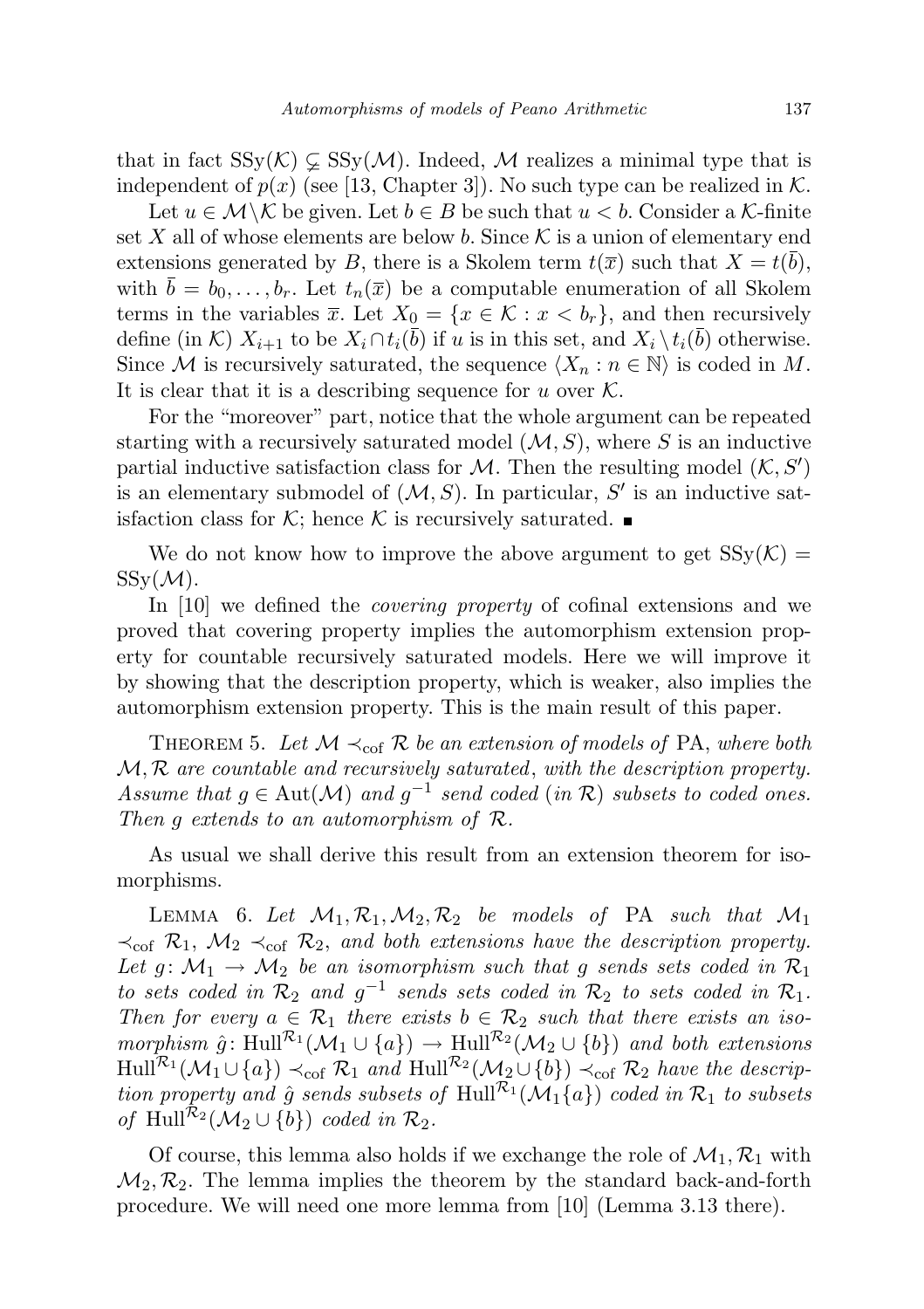LEMMA 7. If  $\mathcal{M} \prec_{\text{cof}} \mathcal{R}$  has the description property, then for every  $c \in \mathcal{R}$  the extension Hull<sup> $\mathcal{R}(\mathcal{M}, c) \prec_{\text{cof}} \mathcal{R}$  also has the description property.</sup>

*Proof of Lemma 6.* Let  $a \in \mathcal{R}_1$  be given. If  $a \in \mathcal{M}_1$  we let  $b = g(a)$  and we are done, so assume that  $a \in \mathcal{R}_1 \setminus \mathcal{M}_1$ . Pick a sequence  $\langle X_n : n \in \mathbb{N} \rangle$ , coded in  $\mathcal{R}_1$ , of  $\mathcal{M}_1$ -finite sets describing a. Let  $Y_n = g(X_n)$ . This is a sequence of  $\mathcal{M}_2$ -finite sets coded in  $\mathcal{R}_2$ : indeed, g sends coded sets and sequences to coded ones. Since  $g$  is an isomorphism, and, by item 3 in the definition of the description property, for all standard  $n, \bigcap_{i \leq n} X_i \neq \emptyset$ , by overspill in  $\mathcal{R}_2$  there exists b such that for all  $n \in \mathbb{N}$ ,  $\mathcal{R}_2 \models b \in Y_n$ . Pick such a b. Thus, by the properties of describing sequences, for every formula  $\varphi$  and every  $m \in \mathcal{M}_1$  we have

(1) 
$$
\mathcal{R}_1 \models \varphi(m, a)
$$
 iff  $\mathcal{R}_2 \models \varphi(g(m), b)$ .

Of course, (1) allows one to extend g to  $\hat{g}$  in the standard way. Thus, what is needed is to show that  $\hat{g}$  sends coded sets to coded ones.

So let  $c \in \mathcal{R}_1$ , so c codes the set  $c \cap Hull^{\mathcal{R}_1}(\mathcal{M}_1 \cup \{a\})$ . Pick a sequence  $\langle A_n : n \in \mathbb{N} \rangle$  describing the pair  $\langle a, c \rangle$  over  $\mathcal{M}_1$ , in particular this sequence is coded in  $\mathcal{R}_1$  and  $A_n \in \mathcal{M}_1$  for standard n. We assert that

(2) 
$$
\forall n \in \mathbb{N} \; \exists m \in \mathbb{N} \; \mathcal{M}_1 \models \forall x \in X_m \; \exists y \; \langle x, y \rangle \in A_n.
$$

Fix  $n \in \mathbb{N}$ . In order to show  $\exists m \mathcal{M}_1 \models \forall x \in X_m \exists y \langle x, y \rangle \in A_n$  it suffices to show that there exists  $m \in \mathbb{N}$  such that the statement

(3) ∀x ∈ X<sup>m</sup> ∃y hx, yi ∈ A<sup>n</sup>

holds in  $\mathcal{R}_1$  because  $\mathcal{M}_1 \prec \mathcal{R}_1$ . In order to see this, it suffices to show that this holds in  $\mathcal{R}_1$  for all nonstandard  $m \in \mathcal{R}_1$  (smaller than the length of the sequences coding the sequences used above); granted this one can use underspill. But this statement holds for  $x = a$ , so it holds in  $\mathcal{R}_1$  for all x in  $X_m$  because by the properties of describing sequences if m is nonstandard then all elements of  $\mathcal{R}_1$  of which  $\mathcal{R}_1$  thinks they are in  $X_m$  realize the same type with parameters from  $\mathcal{M}_1$  in  $\mathcal{R}_1$ .

Granted (2) one argues as follows. Let  $B_n = g(A_n)$  and  $C_n = \{y :$  $\langle b, y \rangle \in B_n$ . Then  $C_n \in \mathcal{R}_2$ , more exactly,  $C_n \in \text{Hull}^{\mathcal{R}_2}(\mathcal{M}_2 \cup \{b\})$ . Clearly, the sequence  $C_n$  describes some  $d \in \mathcal{R}_2$ . Pick such a d. Thus,  $\langle b, d \rangle$  is in  $B_n$  for all standard n. We assert that d codes  $\hat{g} * [c \cap \text{Hull}^{\mathcal{R}_1}(\mathcal{M}_1 \cup \{a\})].$ Let  $z \in \text{Hull}^{\mathcal{R}_1}(\mathcal{M}_1 \cup \{a\})$ . Then  $z = t(m, a)$  for some (Skolem) term t and some  $m \in \mathcal{M}_1$ . It follows that  $\mathcal{R}_1 \models t(m, a) \in c$ . Thus  $\{\langle x, y \rangle :$  $t(m, x) \in y$  contains some  $A_n$ , so  $\{(x, y) : t(g(m), x) \in y\}$  contains  $B_n$ (with the same n). Substituting  $x = b$  and  $y = d$  we see that d contains  $t(g(m), b)$  in  $\mathcal{R}_2$ .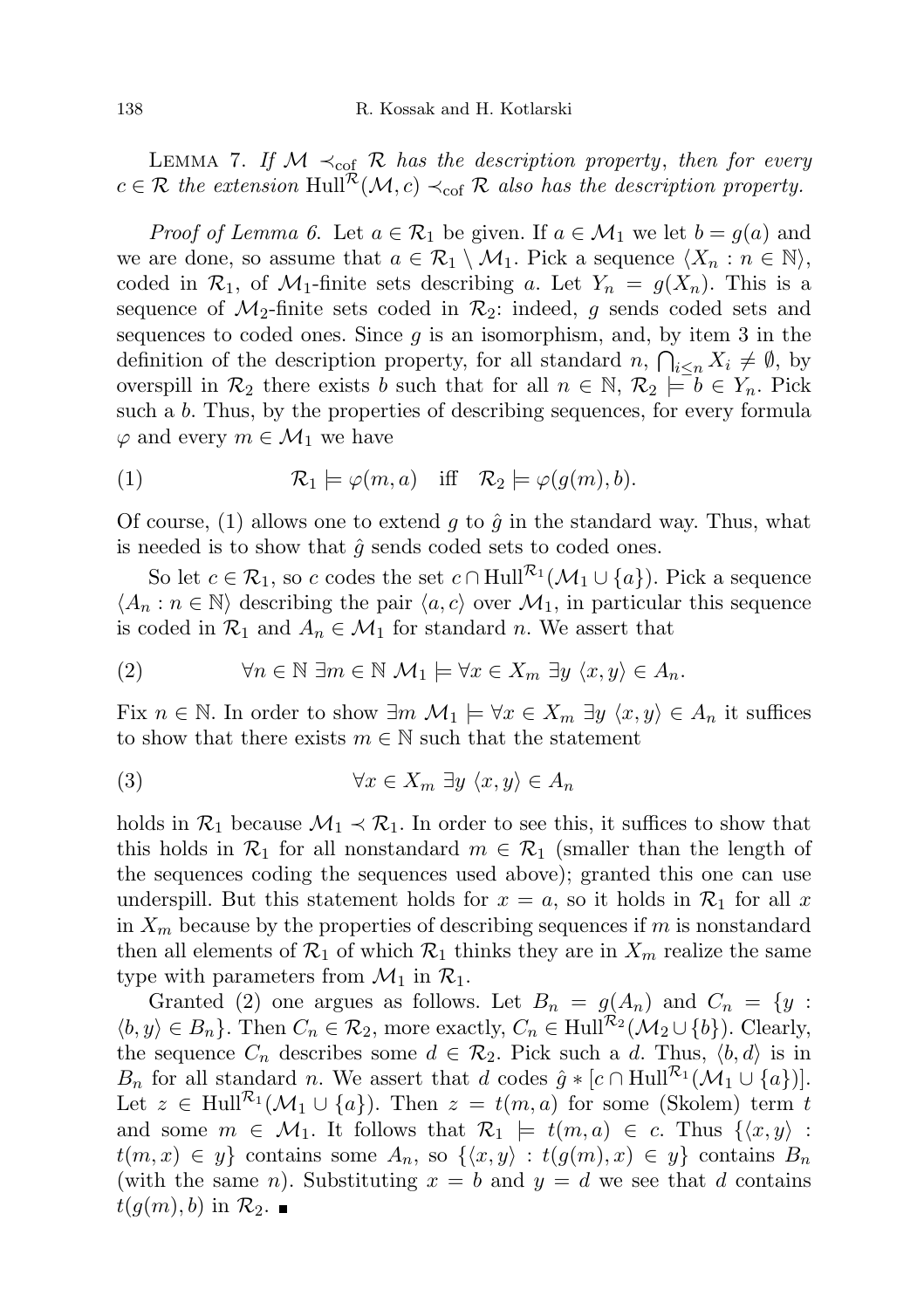**3. Cofinal extensions and large sets.** For an element a of a model  $\mathcal{M}$ let  $\mathcal{M}(a)$  be the smallest elementary initial segment of  $\mathcal M$  which contains a, and let  $\mathcal{M}[a]$  be the largest elementary initial segment of  $\mathcal M$  which does not contain a. The gap of a, denoted gap(a), is the set  $\mathcal{M}(a) \setminus \mathcal{M}[a]$ . The moving gaps lemma states that only the trivial automorphism of a countable recursively saturated model of PA fixes all gaps setwise (see Section 3 in [8] or Section 5 in [11]). The original proof of the lemma uses a type  $MG(x, y)$ with the following two properties. (We remark that the proof of the moving gaps lemma given in [13] is different.)

Let  $\mathcal{M} \models PA$  be recursively saturated. Then

- For every  $a \in \mathcal{M}$  there are arbitrarily large  $b \in \mathcal{M}$  such that  $(a, b)$ realizes  $MG(x, y)$  in M.
- If  $(a, b)$  realizes  $MG(x, y)$  in M, then  $a < \text{gap}(b)$ , and for every  $c \in$  $\text{gap}(b), a \in \text{Hull}(c).$

From these two properties it follows that if  $\mathcal{M} \models PA$  is recursively saturated and  $X \subseteq \mathcal{M}$  has nonempty intersection with all gaps of  $\mathcal{M}$ , then Hull $(X)$  $=\mathcal{M}$ . Hence we have the following result.

PROPOSITION 8. Let  $M$  be a recursively saturated model of PA, and let N be its proper cofinal extension. Then there exists  $b \in \mathcal{N}$  such that  $\text{gap}^{\mathcal{N}}(b)$ contains no element of M.

*Proof.* It is well known that under our assumption,  $\mathcal{N}$  is an elementary extension of  $\mathcal M$  (see Gaifman [3]) and it is recursively saturated (see Smoryn'ski and Stavi [18]). If there were no "new gaps" in  $\mathcal{N} \setminus M$ , then we could apply the remark preceding the proposition to  $X = M$ , which would give a contradiction.

It is interesting that Proposition 8 implies its stronger version in the case when  $\mathcal M$  is countable.

PROPOSITION 9. If  $M \prec_{\text{cof}} N$ , the extension is proper, and M is countable and recursively saturated, then there exist  $c, d \in \mathcal{N}$  such that  $\mathcal{N}(c) < d$ and no element z of N with  $c \leq z \leq d$  is in M.

*Proof.* Let S be a partial inductive satisfaction class for  $M$  such that  $(\mathcal{M}, S)$  is recursively saturated. Let  $\overline{S} \subseteq \mathcal{N}$  be such that  $(\mathcal{M}, S) \prec (\mathcal{N}, \overline{S})$ . Let  $\mathcal{K} = (\mathcal{N}, \overline{S})$ . Applying Proposition 8 to  $(\mathcal{M}, S)$ , we get  $b \in \mathcal{N}$  such that gap<sup> $\mathcal{K}(b)$ </sup> contains no elements of M. Now, since  $\mathcal{K}(b)$  has a partial inductive satisfaction class  $\overline{S}$ , it is recursively saturated, and, in particular, it is tall. Hence  $\text{gap}^{\mathcal{K}}(b) = \mathcal{K}(b) \setminus \mathcal{K}[b]$  must contain c, d such that  $\mathcal{N}(c) < d$ , and the result follows.

We believe that the assumption that  $M$  is countable is not necessary in the above proposition. In fact, we suspect, but we do not know how to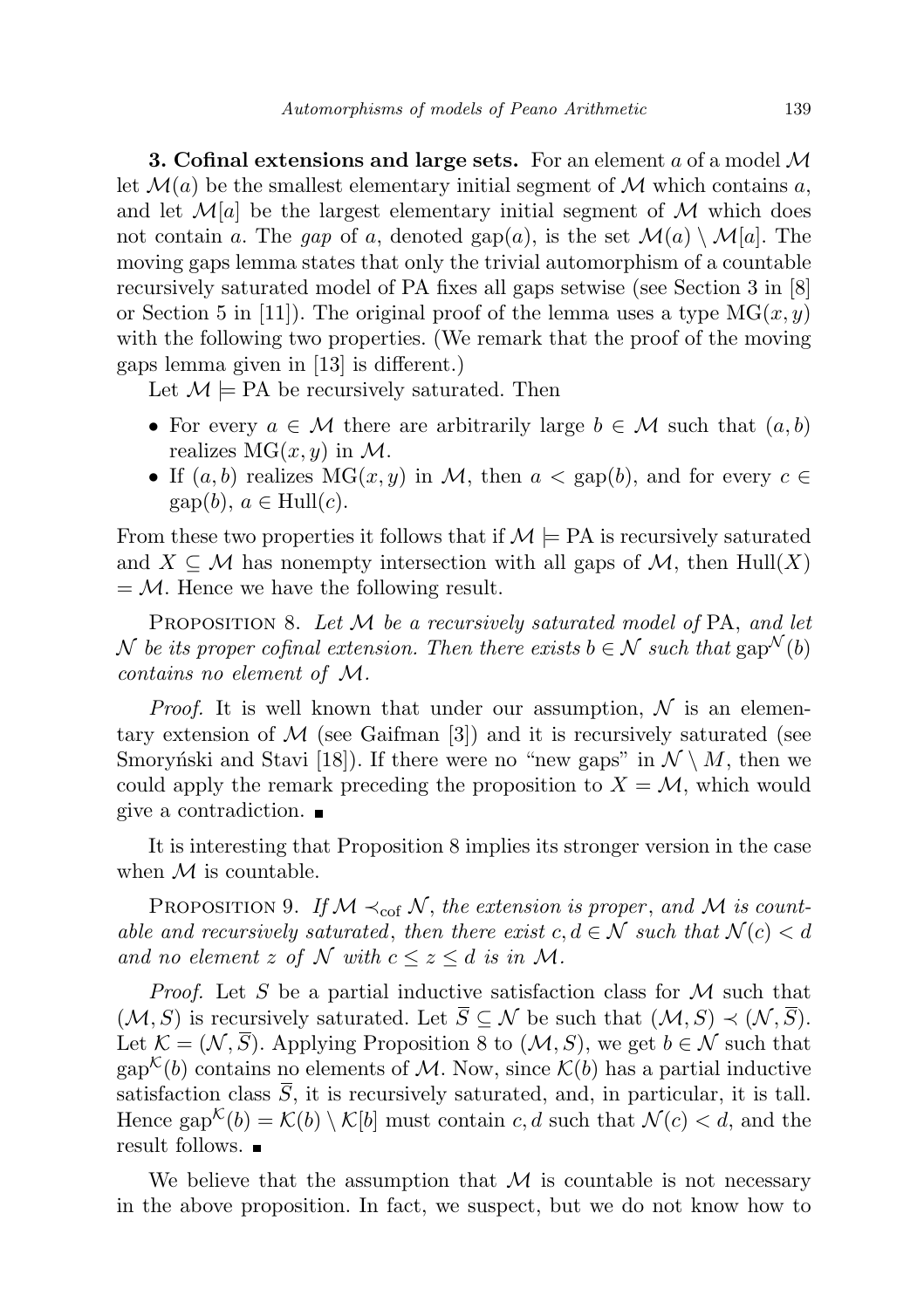prove that if M is recursively saturated and N is a cofinal extension of  $M$ , then there are no new isolated gaps in N, i.e. there is no  $b \in \mathcal{N}$  such that  $\text{gap}(b) \cap \mathcal{M} = \emptyset \text{ and } \mathcal{N}[b] = \text{sup}(\mathcal{M} \cap \mathcal{N}[b]) \text{ and } \mathcal{N}(b) = \text{inf}(M \cap (\mathcal{N} \setminus \mathcal{N}(b)).$ But we can prove the following.

PROPOSITION 10. Let  $M$  be a countable model of PA and let  $N$  be its cofinal extension. If the extension has the description property, then no new gap in  $N$  is isolated.

*Proof.* Let  $b \in \mathcal{N} \setminus \mathcal{M}$  be such that gap<sup> $\mathcal{N} \cap \mathcal{M} = \emptyset$ . Let  $B_n$  be a sequence</sup> describing b in N over M. Let  $u_n = \min(B_n)$  and let  $w_n = \max(B_n)$ . Let  $c \in \mathcal{N}$  realize the recursive type consisting of all formulas of the form  $(t(u_n) < x) \wedge (s(x) < b)$ , where s and t are Skolem terms in one variable. Then let  $d \in \mathcal{N}$  relize the type consisting of the formulas  $(t(c) < x) \wedge (s(x))$  $\langle w_n \rangle$ , where t and s run through all Skolem terms in one variable as well. Then  $[c, d] \cap \mathcal{M} = \emptyset$  and  $\text{gap}^{\mathcal{N}}(c) < \text{gap}^{\mathcal{N}}(d)$ .

For the purposes of this section let us call a subset  $X$  of a model  $\mathcal M$ *large* if  $\text{Hull}(X) = M$ . From the remarks preceding Proposition 8 it follows that if M is recursively saturated,  $X \subset \mathcal{M}$ , and there is  $e \in \mathcal{M}$  such that X meets all gaps above  $e$ , then  $X$  is large. This implies that all definable (with parameters) subsets of a recursively saturated model are large. The assumption that  $M$  is recursively saturated can be eliminated. This follows from the next lemma which is due to Jim Schmerl (see Lemma 2.1.10 in [13]). Reading the lemma and its corollary, keep in mind that "definable" means "definable with parameters."

LEMMA 11. Let  $M$  be a model of PA and let  $X$  be a definable unbounded subset of M. Then for every  $a \in \mathcal{M}$  there is an unbounded definable  $Y \subseteq X$ and a Skolem term  $t(x)$  such that for all  $x \in Y$ ,  $t(x) = a$ .

Corollary 12. Every unbounded definable subset of a model of PA is large.

Notice that for any subset  $X \subseteq \mathcal{M}$  either X or its complement is large. Suppose none of them is. Let Y be the complement of X. Then there is a which is not in the Skolem hull of  $X$ , and  $b$  which is not in the Skolem closure of Y. Suppose  $a + b$  is in X. Since b is not in Hull(Y), it must be in X. Hence,  $a = (a + b) - b$  is in Hull $(X)$ , which is a contradiction. If  $a + b$ is in  $Y$ , the argument is similar.

Recall that we call a subset  $X$  of a model  $M$  *inductive* if all induction axioms are satisfied in the structure  $(M, X)$ . Every definable set is inductive. We will now show that there are unbounded inductive sets which are not large.

PROPOSITION 13. Let  $\mathcal{M} \models \text{PA}$  be countable and recursively saturated. Then M has an unbounded inductive subset which is not large.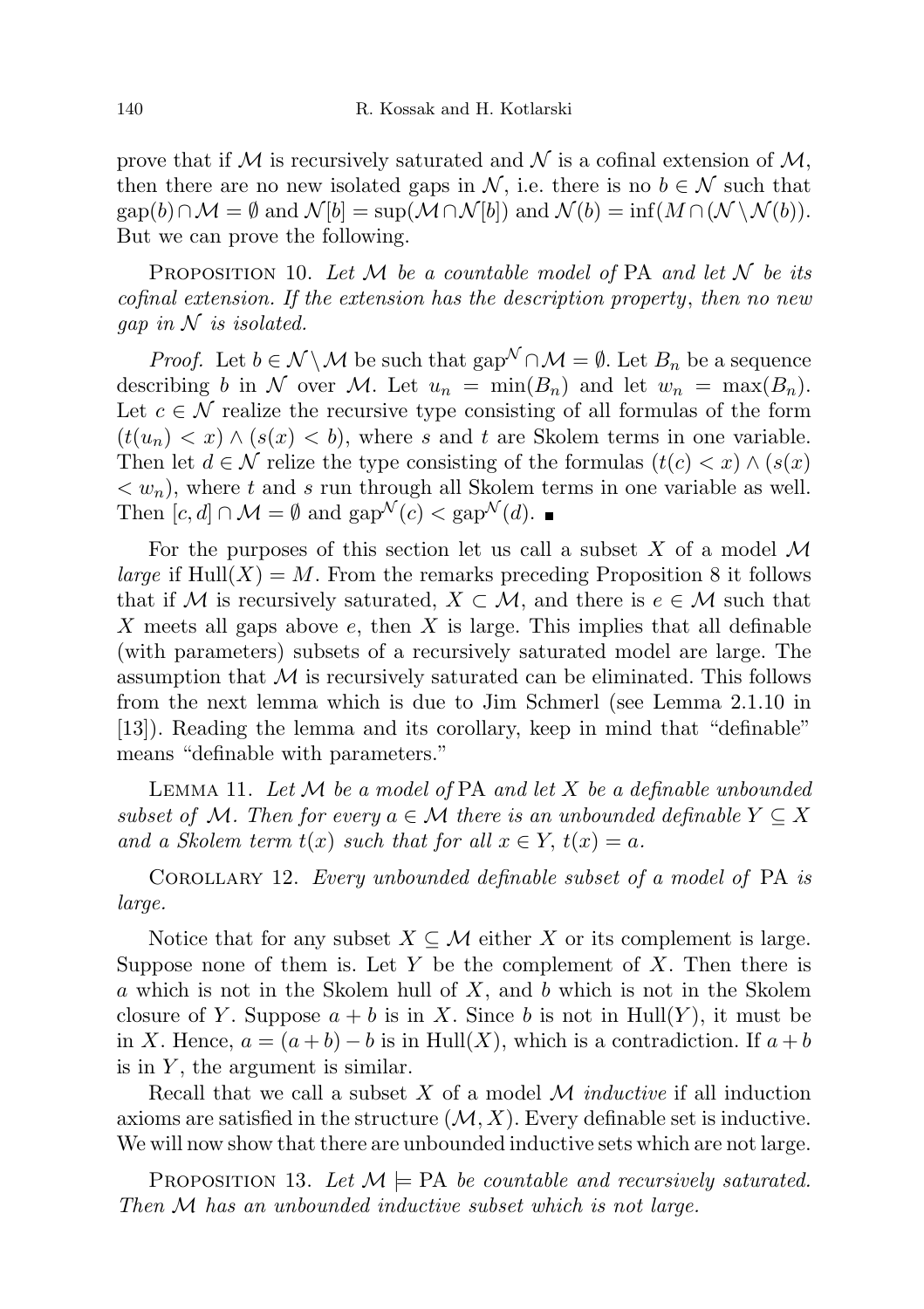Sketch of proof. Let  $p(x)$  be a minimal type realized in M. Let  $p(x) =$  $\{\varphi_n(x) : n \in \mathbb{N}\}\.$  Consider the theory T consisting of all induction axioms in the language of PA with an additional unary predicate  $E(x)$ , together with the sentences

$$
\{\forall x \ (E(x) \to \varphi_n(x)) : n \in \mathbb{N}\} \cup \{\forall x \ \exists y > x \ E(x)\}.
$$

Clearly, T is consistent. Hence, by resplendency,  $\mathcal M$  is expandable to a model of T. Suppose  $(\mathcal{M}, E)$  is a model of T. Then E is an unbounded inductive subset of M and all elements of E realize  $p(x)$ . It now follows from the well-known properties of minimal types that  $Hull(E)$  must be a proper subset of  $\mathcal M$ . We already mentioned some reasons for it in the proof of Proposition 4. Here is another reason:  $p(x)$  is realized in each gap of Hull(E), and there are gaps of M which do not realize any minimal types.  $\blacksquare$ 

Let us say that a subset  $X$  of a model  $M$  is *rather large* if the identity is the only automorphism of  $M$  which fixes  $X$  pointwise. Of course, every large set is rather large. In contrast with the previous proposition we have:

PROPOSITION 14. Every unbounded inductive subset of a recursively saturated countable model of PA is rather large.

*Proof.* Let  $M$  be a countable recursively saturated model of PA, and let X be an unbounded inductive subset of M. Consider the structure  $\mathcal{M}_X =$  $(\mathcal{M}, X)$ . By Corollary 12, X is a large subset of  $\mathcal{M}_X$ . If  $f \in Aut(\mathcal{M})$  fixes X pointwise, then, in particular,  $f \in Aut(\mathcal{M}_X)$ ; so now, since X is large in  $\mathcal{M}_X$  we can conclude that  $f = id$ .

4. Fixed point sets. We proved in [8] that an initial segment I of a recursively saturated model  $M$  is a fixed point set of an automorphism of M if and only if I is strong in M. The proof in  $[8]$  is rather involved and some important parts of the argument have been left out. A complete "back-and-forth" proof is given in [12]. Recently, an elegant approach has been developed by Enayat [2]. It allows giving uniform "back-and-forth free" proofs of several known and new results concerning automorphisms and fixed point sets. Applying Enayat's technique we can prove the following generalization of the theorem on extensions of automorphisms to elementary end extensions.

THEOREM 15. Let  $\mathcal{M} \models \text{PA}$  be countable and recursively saturated, let I be a strong elementary cut of M, and suppose that  $f \in Aut(I)$  is such that f and  $f^{-1}$  send coded sets to coded sets. Then there is  $g \in Aut(M)$ such that  $f \subseteq g$  and  $fix(f) = fix(g)$ .

Sketch of proof. The complete proof is given in [13, Theorem 8.7.4]. Here is the outline. Because  $I$  is strong, it has a partial inductive satisfaction class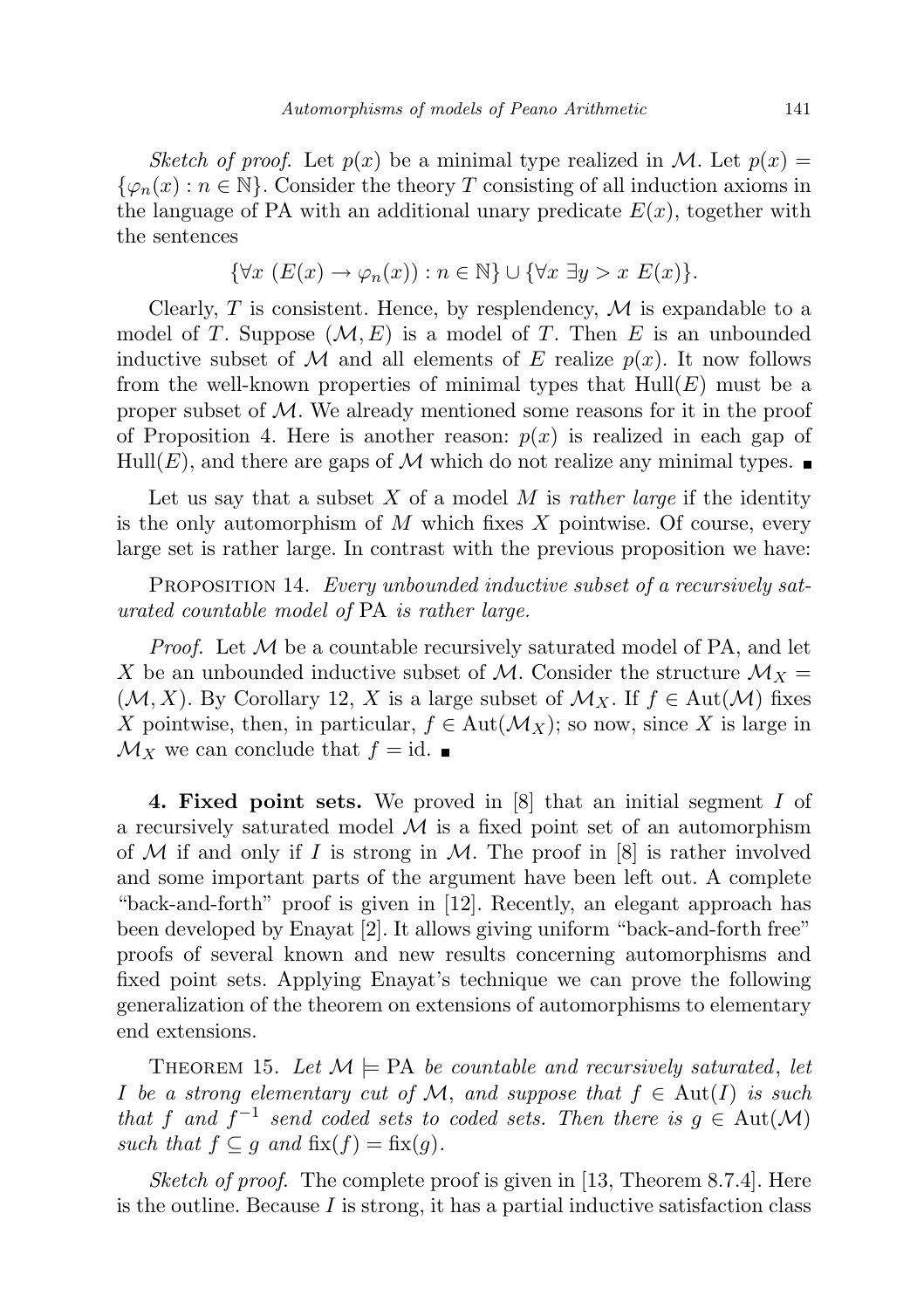S coded in M. By standard arguments involving minimal types,  $(I, S)$  has an elementary end extension  $(J, S')$  which is generated over I by a set of indiscernibles of order type  $(\mathbb{Q}, \langle \rangle)$ . Again by standard arguments,  $(J, I) \cong$  $(M, I)$ , in particular M and J code the same subsets of I. By the assumption and the main result of [9], f can be extended to an automorphism  $h \in$ Aut(J). Now, we use the indiscernibles of  $(J, S')$  to construct by a back-andforth argument another automorphism  $k \in Aut(J, S')$  such that  $k(x) = x$ for all  $x \in I$ , and for all  $x \in J \setminus I$ ,  $k(x) \notin \text{gap}^{(J,S')}(h(x))$ . Consequently,  $g = k \circ h$  is an extension of f such that  $fix(f) = fix(g)$ .

We end with a remark concerning possible generalizations of the above theorem to cofinal extensions. One important ingredient is missing: a notion of strongness for cofinal extensions. We have one strong negative result concerning fixed point sets of automorphisms of cofinal extensions:

PROPOSITION 16. Let  $\mathcal{M} \models PA$  be countable and recursively saturated. Then M has a countable cofinal extension such that for all  $f \in Aut(\mathcal{M})$ and all  $g \in Aut(\mathcal{N}), \, \text{fix}(f) \neq \text{fix}(g)$ .

*Proof.* Let  $N$  be a recursively saturated countable cofinal extension of  $M$ which is not arithmetically saturated (equivalently,  $\mathbb N$  is not strong in  $\mathcal N$ ), and such that  $SSy(\mathcal{M})$  is a proper subset of  $SSy(\mathcal{N})$ . By a result of [12], for each g, fix(g)  $\cong$  N, and the result follows. ■

5. Open problems. There are many open problems concerning recursively saturated models of PA, their automorphisms, and their cofinal extensions. Some were mentioned throughout the paper. Here let us just mention two.

PROBLEM 17. Let M be a countable recursively saturated model of PA. Is there an N such that  $M \prec_{\text{cof}} N$ ,  $SSy(\mathcal{M}) = SSy(\mathcal{N})$ , and the extension has the description property?

PROBLEM 18. Formulate an appropriate notion of strongness for cofinal extensions and prove that if  $M \prec_{\text{cof}} N$  and M is strong in N, then there is  $g \in \text{Aut}(\mathcal{N})$  such that  $\text{fix}(g) = \mathcal{M}$ .

If the project described above is successfully carried out, it will open a whole area of study analogous to the well developed theory of extendability of automorphisms to elementary end extensions.

## References

[1] A. Ehrenfeucht, Discernible elements in models of Peano arithmetic, J. Symbolic Logic 38 (1973), 291–292.